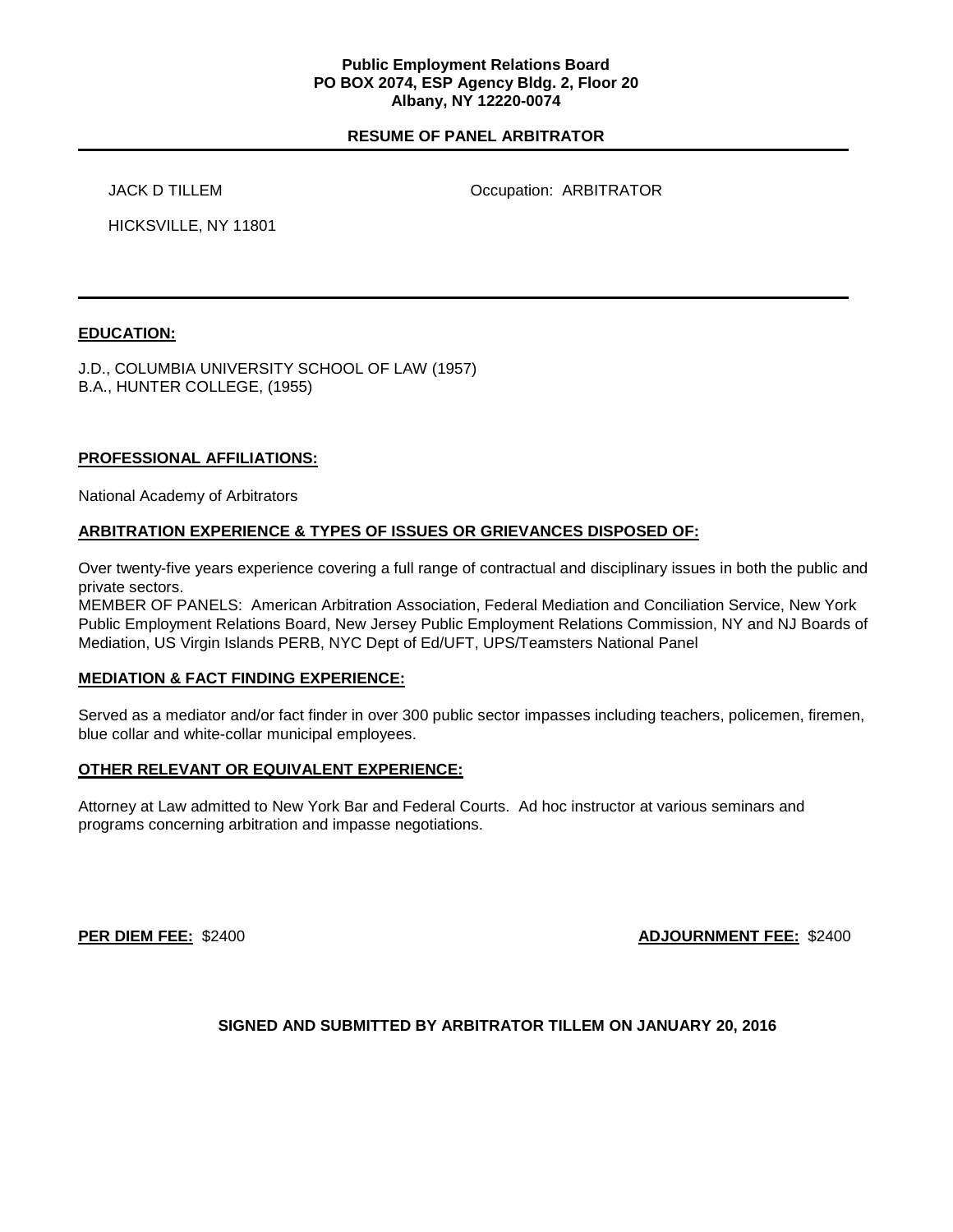### **Public Employment Relations Board PO BOX 2074, ESP Agency Bldg. 2, Floor 20 Albany, NY 12220-0074**

## **BILLING DISCLOSURE STATEMENT**

## ARBITRATOR'S NAME: **JACK D TILLEM**

The following is a description of my fees and expenses:

#### A) HEARING TIME.

- (1) My per diem is **\$2400** for each day or any part thereof spent hearing a case.
- (2) If a hearing day exceeds \_ **7**\_ hours, I charge:
	- \_\_\_\_\_ a second full per diem \_\_**X**\_\_ a prorated per diem
	- \_\_\_\_ no additional charge \_\_\_\_\_\_\_\_ other (describe)
- (3) Additional comments:
- B) STUDY TIME.
	- (1) I charge **\$2400** for each day spent in preparation of the opinion and award.
	- (2) This charge **X** will \_ will not be prorated for partial days devoted to such preparation.
	- (3) Additional comments:

#### C) TRAVEL TIME AND EXPENSES.

- (1) When travel time plus hearing time exceeds \_\_\_\_\_ hours in a calendar day:
	- \_**X \_** Not applicable (no additional charge)
	- \_\_\_\_\_ I charge as follows (describe):
- (2) I charge for actual, travel-related expenses incurred in connection with the case \_**X**\_\_YES \_\_\_\_ NO.

Where appropriate, a mileage charge for auto travel will be billed at:

- **\_\_X\_\_** prevailing IRS rate \_\_\_\_\_ other (describe):
- (3) When the scheduled hearing day(s) requires an overnight stay:
	- \_\_**X**\_ There is no charge, other than for lodging and subsistence.
	- \_\_\_\_\_ I charge as follows (describe):
- (4) Additional Comments: